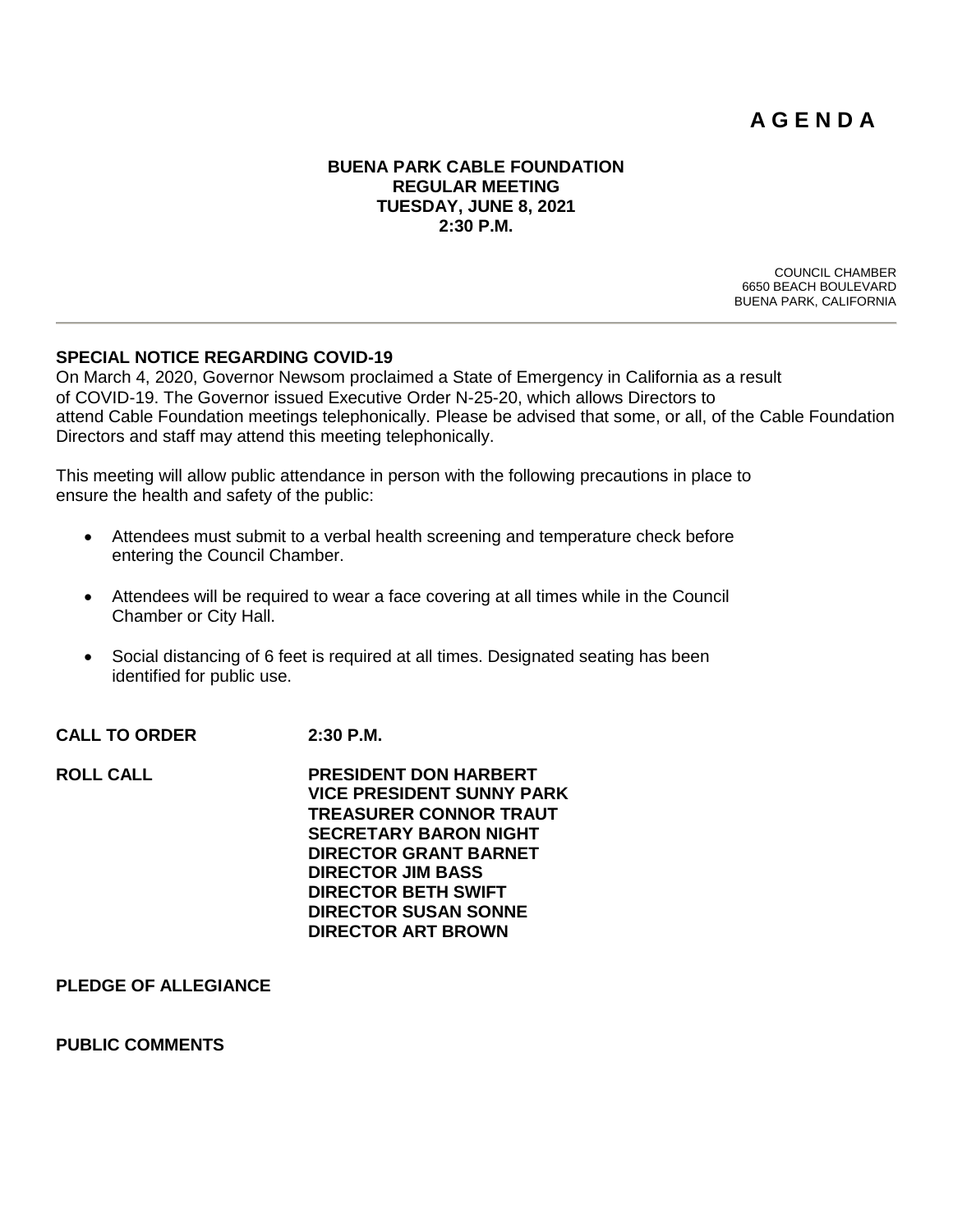# **CONSENT CALENDAR (1 – 2)**

# **1. APPROVAL OF MINUTES**

Recommended Action: Approve Minutes of the Buena Park Cable Foundation Meeting of May 11, 2021.

# **2. APPROVE CLAIMS AND DEMANDS**

Recommended Action: Approve.

# **END OF CONSENT CALENDAR**

## **UNFINISHED BUSINESS**

## **NEW BUSINESS (3 – 5)**

- **3. APPROVAL OF FY 21-22 BUDGET** Presented by Joe Hunt
- **4. GOVERNMENT ACCESS REPORT**  Presented by Joe Hunt

# **5. SCHEDULING OF BUDGET SUBCOMMITTEE MEETING**

### **ANNOUNCEMENTS**

#### **ADJOURNMENT**